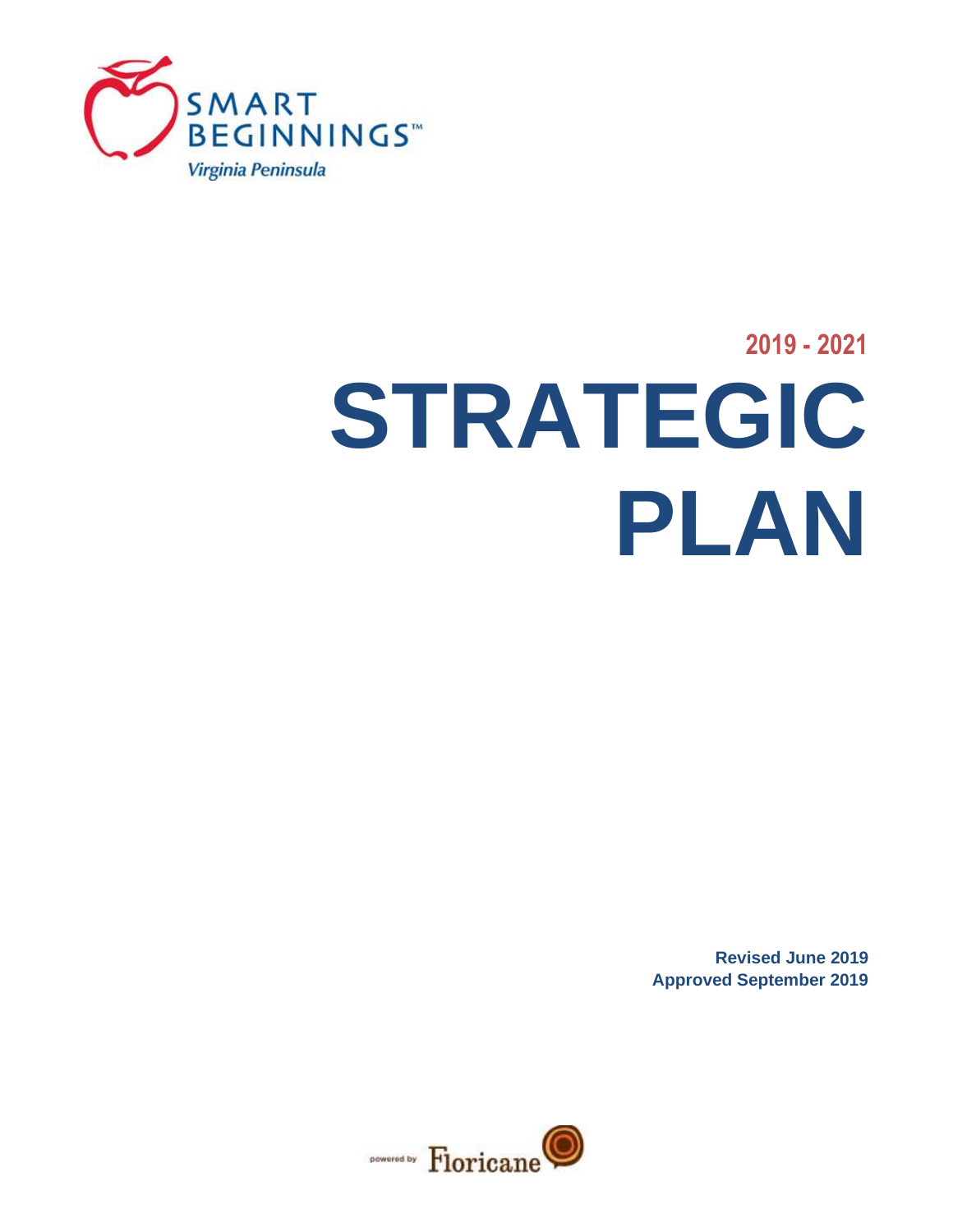### 2019 Strategic Plan

# Introduction

Change continues to be a constant at Smart Beginnings Virginia Peninsula, but it is change anchored by intention and guided by our Mission.

Just in the past year, we've seen tremendous change – new leadership and new team members, a new home, and a new opportunity to help organizations across the Virginia Peninsula orient and align their efforts to improve early childhood development in our own community.

Our revised Strategic Plan, which builds on our significant planning efforts in 2016, reflects these changes and is also a reminder that going forward this plan is a living, breathing document. It is not meant to sit on a shelf, but to be used as a guide to assist the organization in its continued evolution in the coming years.

This plan emphasizes a renewed focus on earlier strategic priorities – advocating for collective impact; evaluating and bringing existing programs to fidelity to prepare for the future; aligning our efforts with regional and statewide outcomes; and looking for new opportunities to bolster our internal operations. In the ways that matter, this plan is an amplification, an acceleration, of a journey that has only just begun.

Over the next several years, we will convene cross-sector stakeholders on the Virginia Peninsula, working toward transformation in the ways we work together, track progress, respond and talk about early childhood development and health outcomes Our focus will be on data-driven results that over time will lead to population and program level changes for our children and families. As we do this work, we will need to be open to adjust programs traditionally led by SBVP with that of other regional priorities, and respond to opportunities that may better position them in the current ecosystem in Virginia. We will continue to equip highly engaged team (both staff and board) to advance our Mission and achieve our goals.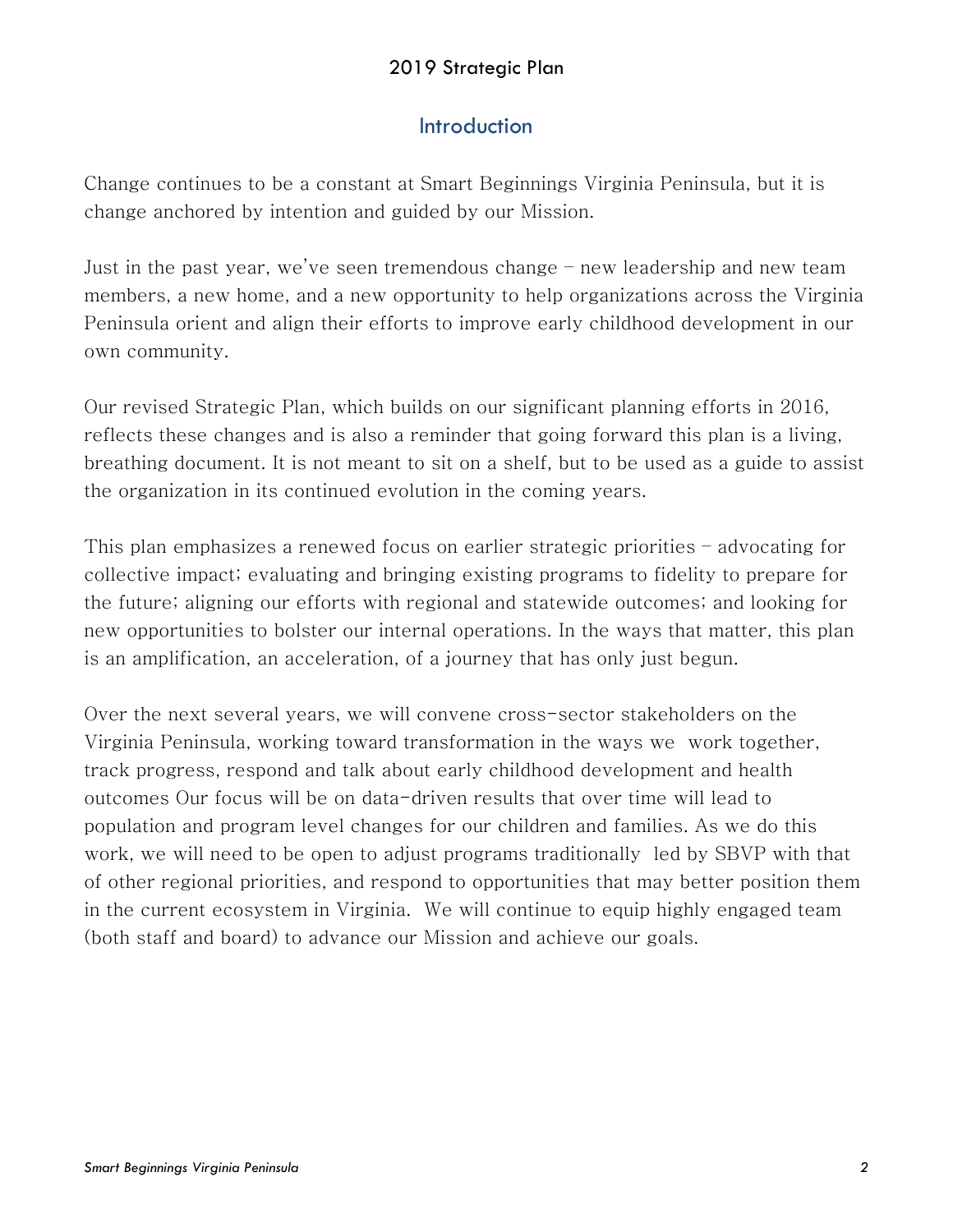### 2019 Strategic Plan

# *Strategic Outcome #1* **Focus Our Community for Collective Impact**

Convene Virginia Peninsula community champions and program stakeholders to prioritize and act upon a set of indicators that improve population level early childhood development and health outcomes for young children.

# STRATEGY 1.1 Design and introduce a new Collective Impact Initiative for the community.

- 1. Identify and introduce this approach using a set of supporting tools to guide the region's collective impact work.
	- a. Work with SBVP staff to finalize the development of an overall framework and process, based in Asset Based Community Development (ABCD) and Results Based Accountability (RBA).
	- b. Educate key stakeholders, including the Board, funders and community partners about the approach, framework and tools.
- 2. Convene community leaders to collaboratively craft a shared vision that leads to a Common Agenda and shared measurement, which sets clear priorities and measurable outcomes.
	- a. Develop an implementation structure for the Collective Impact work with mutually reinforcing activities and a continuous communication process with staff support from SBVP as the backbone organization. The structure includes a Steering Committee, a Parent/Community Council and multiple Working Groups.
	- b. Facilitate the creation of the Common Agenda that depicts our Vision for Change. Ensure the use of local disaggregated data to guide the Steering Committee and Working Groups toward desired results over time.
	- c. Use the set of identified early child development and health indicators to align existing and new work with community and program partners.
		- i. Leverage the Peninsula Community Foundation's *Building a Strong* Foundation for Children report (2016) as a baseline from which to select indicators.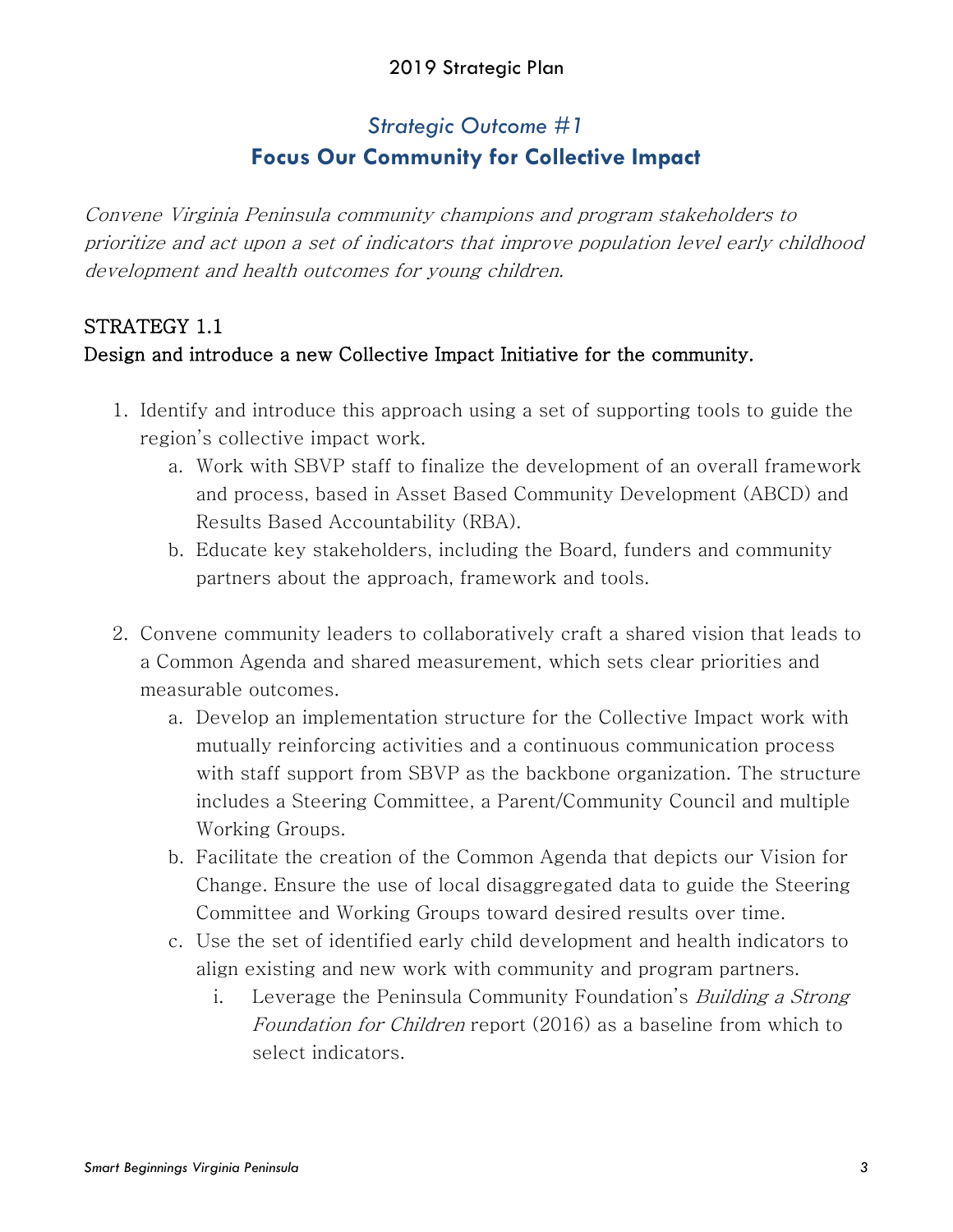- ii. Work with the Peninsula Community Foundation, the Steering Committee and a Data and Research sub-group to determine the need or opportunities to update the report's broader data set.
- d. Implement and use the Clear Impact Scorecard to track the broader Collective Impact Initiative, as well as data and action for Working Groups.
- e. Provide at least an annual update to SBVP Board and Community on ways the Collective Impact Initiative has "turned the curve" using the indicators established by the steering committee and community stakeholders.

# STRATEGY 1.2

# Align existing program with our region's Collective Impact Initiative and VECF core principles.

1. Develop comprehensive multi-year plans for each SBVP program that demonstrate alignment through work plans, data collection and analysis, and clear metrics and outcomes.

# STRATEGY 1.3

# Actively work to identify program gaps, and link outcomes of programs to desired results using a diversity, equity and inclusion lens.

- 1. Implement a process to regularly audit program plans to ensure overall impact and identify gaps.
- 2. Participate in professional development that leads to an openness to better understand levels of disparities and assists staff in developing needed competencies to address the root causes of disparities.
- 3. Recalibrate our existing programs to solve for issues related to inequities, and other identified gaps, aligning with statewide frameworks for school readiness.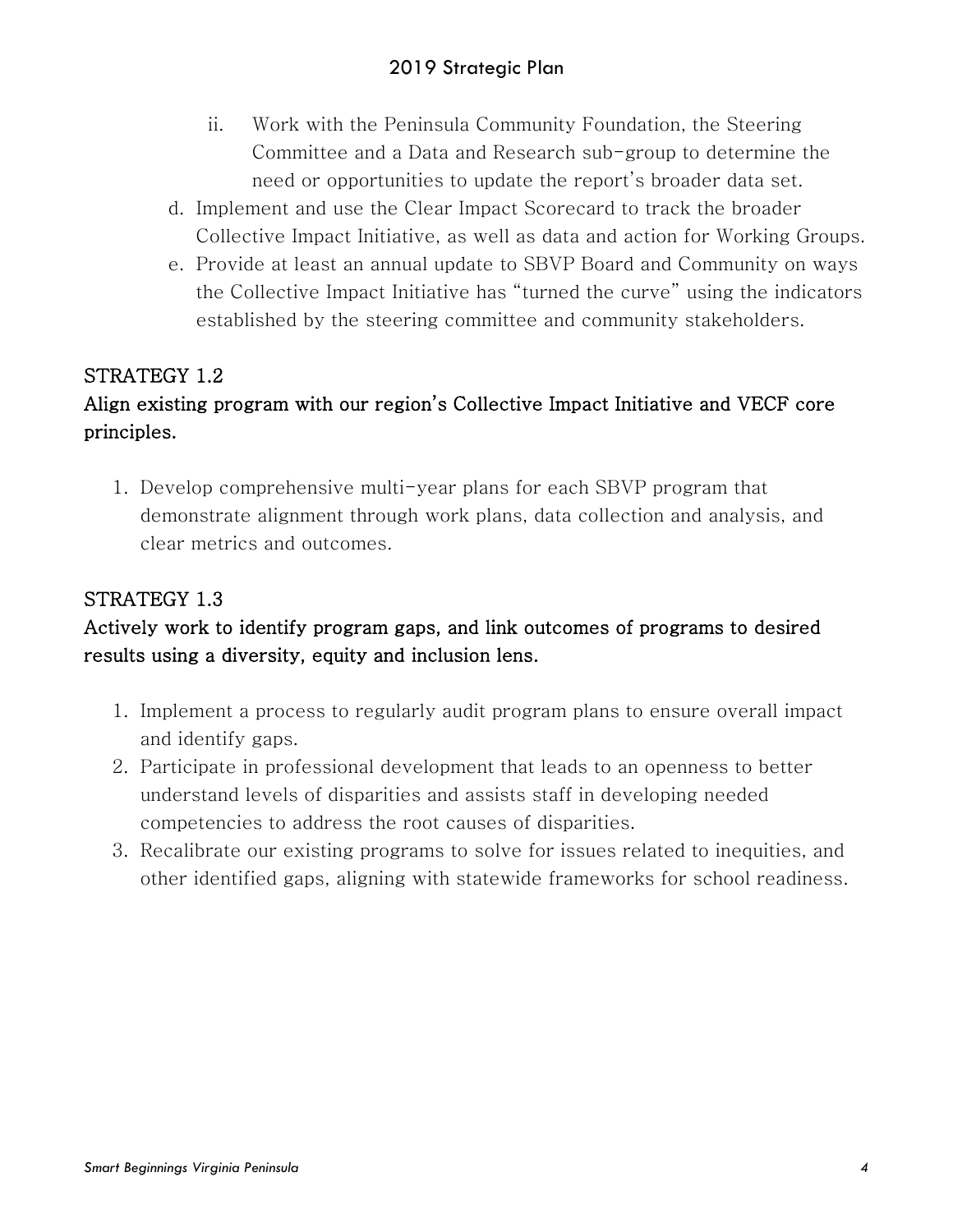## 2019 Strategic Plan

# *Strategic Outcome #2* **Build Organizational Capacity and Resiliency**

Build a strong team to increase our ability to deliver on our mission.

#### STRATEGY 2.1

# Establish and achieve clear annual goals for our Board and Board Committees that support the work of the organization and this strategic plan.

- 1. Strengthen the commitment of our Board to provide a strong and consistent voice that champions community partnerships and collective impact in our efforts to prepare children across the region for the future.
	- a. Approve and implement changes to our By-Laws.
	- b. Work with our new committee structure to establish annual goals for the Board, including:
		- 1. Executive Committee goals for strengthened Board leadership.
		- 2. Audit and Finance Committee goals for long-term sustainability and fiscal health.
		- 3. Board Governance Committee goals for board training and development, diverse recruitment and effective succession planning.
		- 4. Fund Development Committee goals for community outreach, and growing corporate and individual giving in support of our mission.

#### STRATEGY 2.2

# Build a high-performing Smart Beginnings team centered around a culture of shared leadership, continuous learning and active engagement.

- 1. Continue to grow and nurture a healthy culture within the Smart Beginnings team
	- a. Work together with staff to revisit our core values and establish a model for effective shared leadership.
	- b. Identify opportunities to bring the team together to strengthen cohesiveness, build relationships, and grow engagement.
- 2. Establish processes and opportunities that allow for excellence and growth for all team members.
	- a. Finalize role clarity and responsibility documentation for all positions.